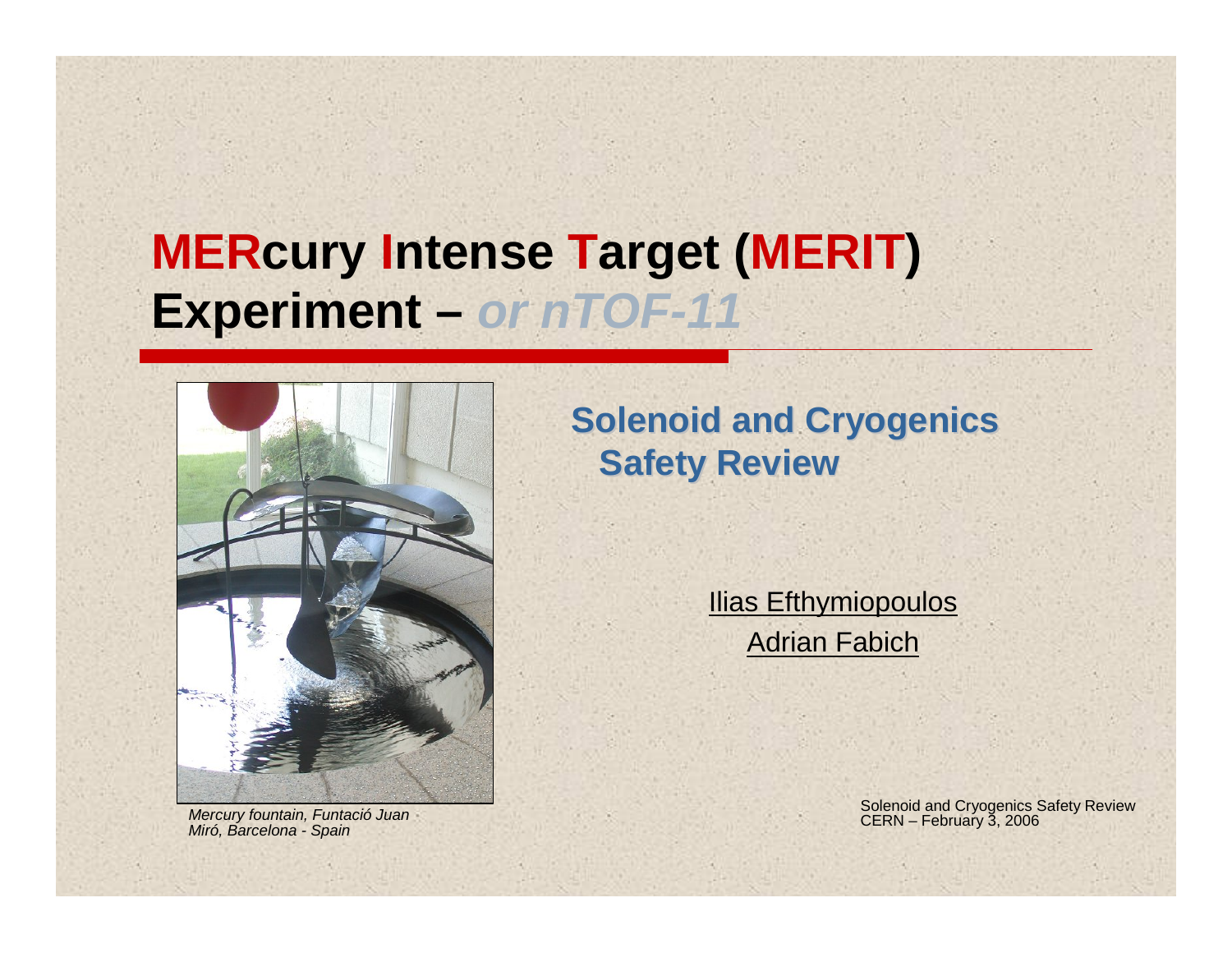# **Solenoid & Cryogenics Review**

## **Review Panel Review Panel**

### Cryogenics experts:

- Goran Perinic (AT/ECR)
- П Vladislav Benda (AT/ACR)

## Cryogenics safety:

Karl Gunnar Lindell (SC/GS)

### Mechanical safety:

- Г Benoit Delille (SC/GS)
- Andrea Astone (SC/GS)

### General Safety:

- Bruno Pichler (SC/GS)
- Paolo Cennini (AB/DSO)

# Thanks a lot for accepting the invitation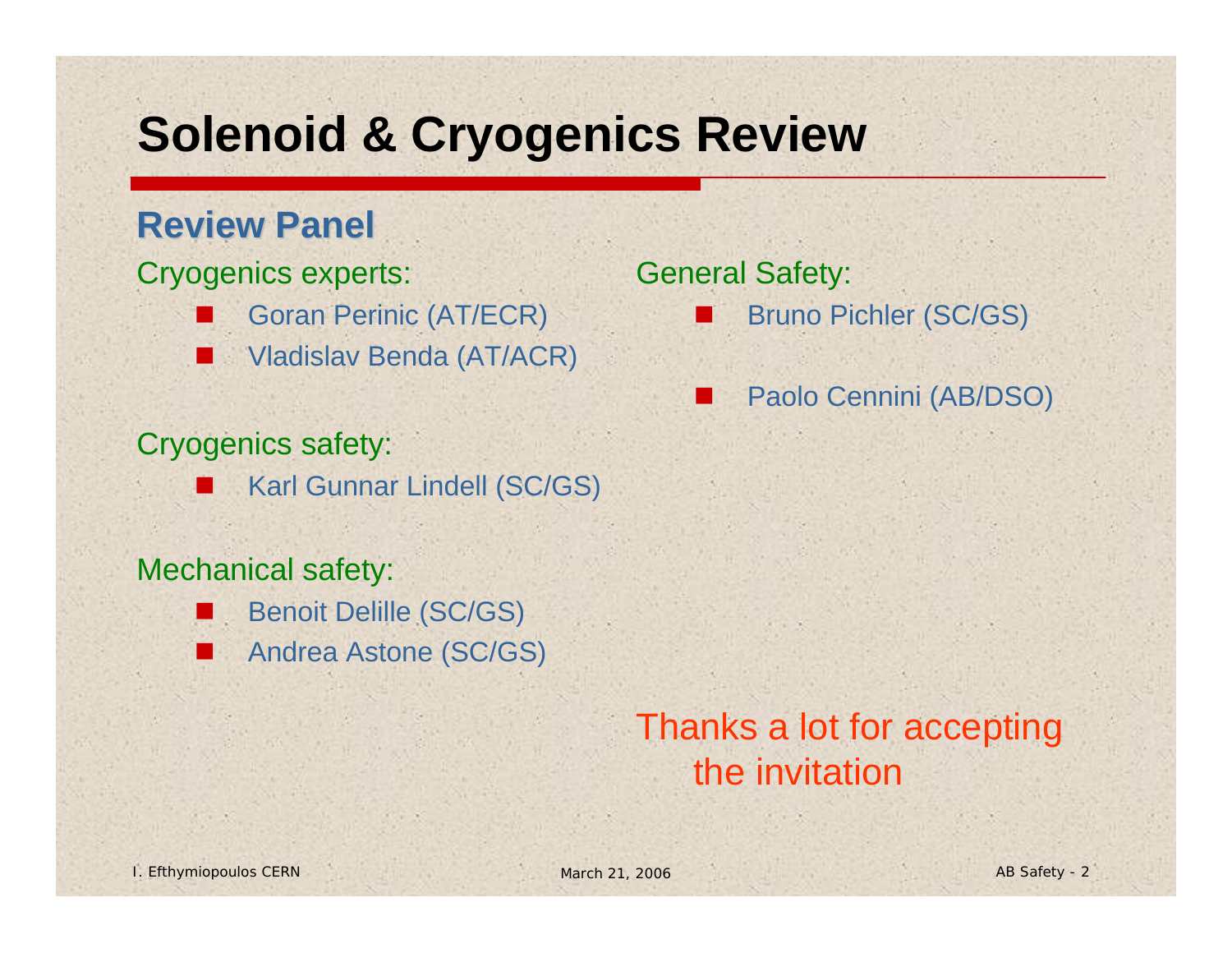# **Solenoid & Cryogenics Review**

## **Agenda**

### **http://indico.cern.ch/conferenceDisplay.py?confId=673 http://indico.cern.ch/conferenceDisplay.py?confId=673**

|                            | Friday 03 February 2006                                       | top <sup>+</sup>                                  |               |
|----------------------------|---------------------------------------------------------------|---------------------------------------------------|---------------|
|                            | 09:00-> <i>09:30</i> Introduction                             |                                                   |               |
|                            | 09:00 Introduction (20') (Salides )<br>09:20 Discussion (10') | Ilias Efthymiopoulos (CERN), Adrian Fabich (CERN) |               |
|                            | 09:30->10:40 Solenoid                                         |                                                   |               |
|                            | 09:30 Solenoid description (40')                              | Peter Titus (MIT)                                 |               |
|                            | 10:10 Discussion (30')                                        | all                                               |               |
|                            | 10:45                                                         | break                                             |               |
|                            | 11:00->12:10 Cryogenics system                                |                                                   |               |
|                            | 11:00 Description $(40^{\circ})$ ( $\ge$ Slides)              | Friedrich Haug (CERN)                             |               |
|                            | 11:40 Discussion (30')                                        | all                                               |               |
|                            | 12:10                                                         | $lunch$ $(.)$                                     |               |
|                            | 13:15->14:15 Closed/open session                              |                                                   |               |
|                            | 13:15 discussion (1h00')                                      | reviewers                                         |               |
|                            | 14:30->15:30 feedback session                                 |                                                   |               |
|                            | 14:30 feedback (1h00')                                        | reviewers, all                                    |               |
| <b>Efthymiopoulos CERN</b> |                                                               | March 21, 2006                                    | AB Safety - 3 |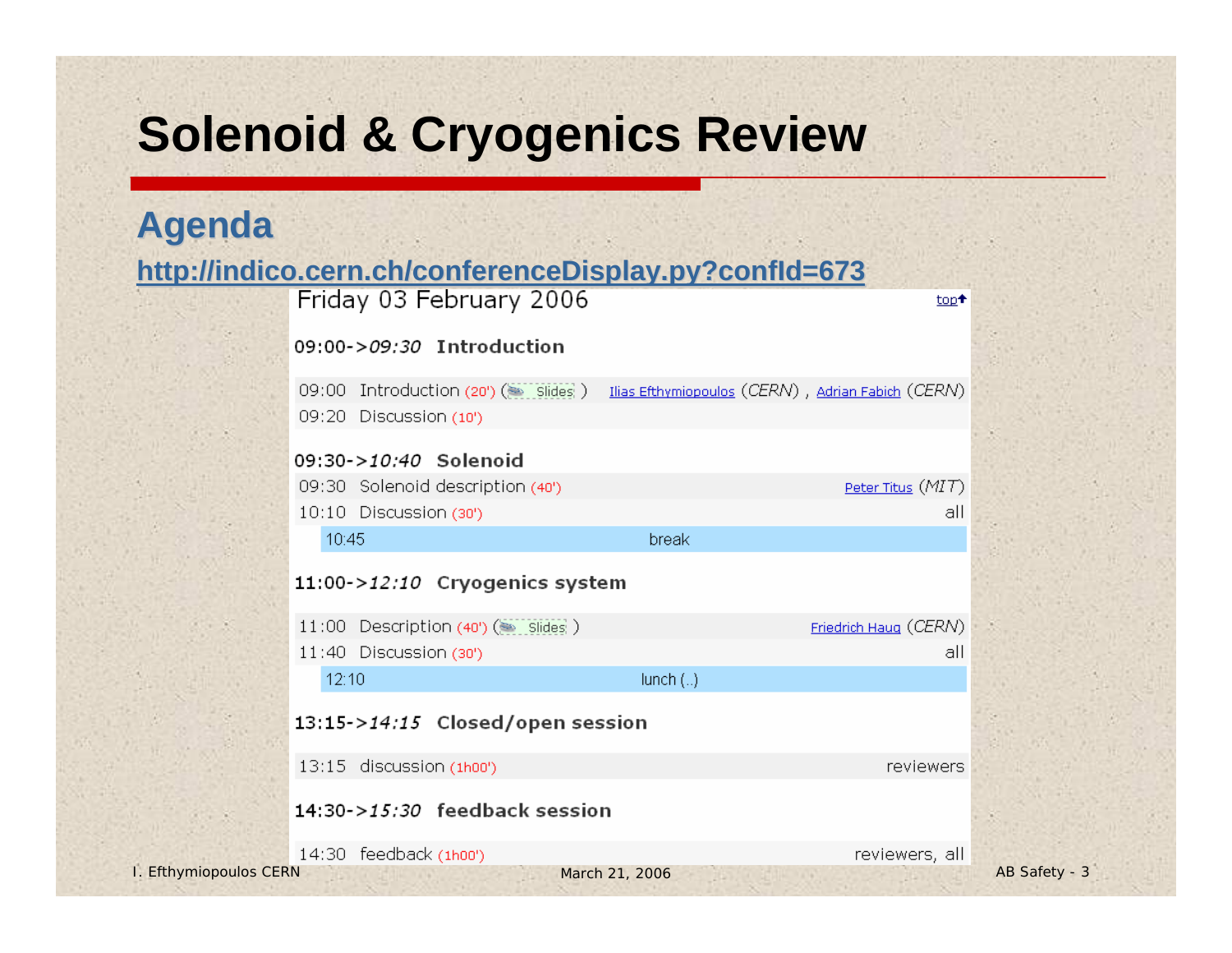# **Solenoid & Cryogenics Review**

## **Scope**

B Review the **Solenoid** and the associated **Cryogenics**

- 1.Overall design & operation foreseen at CERN
- $2^{\circ}$ Mechanical construction
- 3. Production & safety tests at production
- 4.Tests foreseen before and after delivery at CERN
- What is **NOT included**:
	- the MERIT experiment, mercury loop, radiation, access, …

## **Goal**

**AND I**  Produce a summary report with comments or recommendations to be followed up

- Committed to final approval of the installation at CERN
- Subject to final inspection in situ
- **Part** Deadline Wednesday February 8, 2006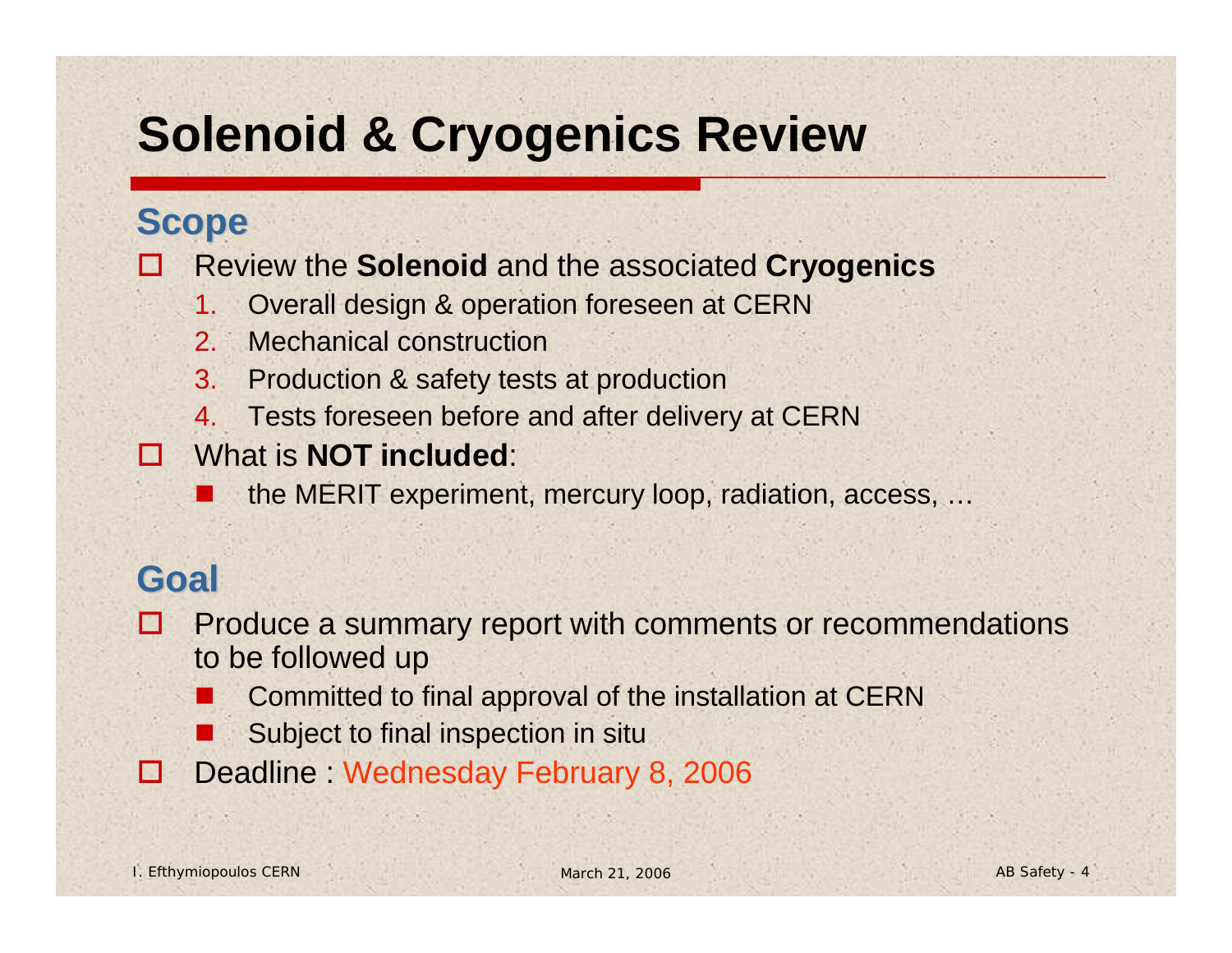# **The MERIT Experiment**

## **Introduction**

few words about the experiment….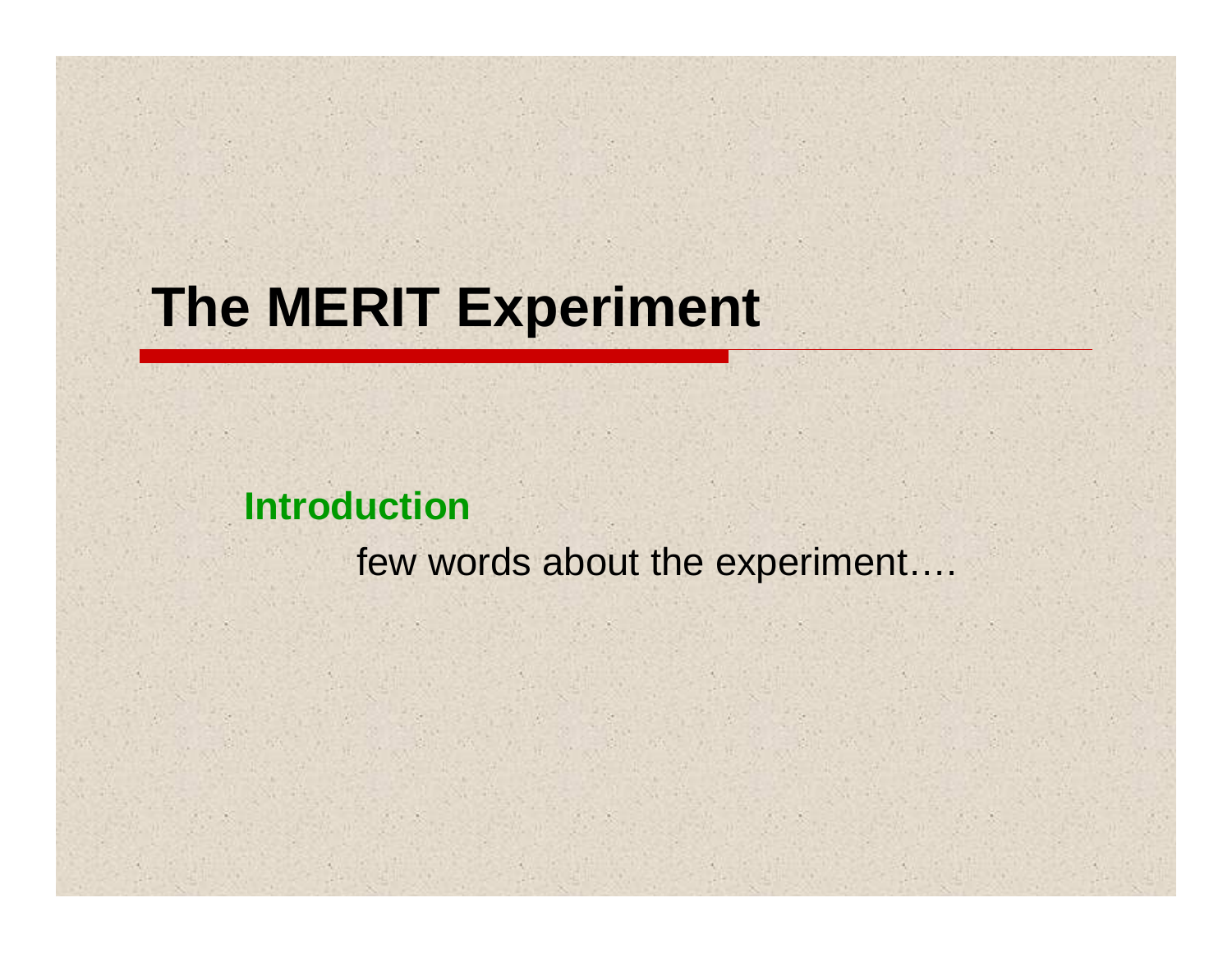## **The MERIT Experiment (1/3)**

*We propose to perform a proof-of-principle test of a target station suitable for a Neutrino Factory or Muon Collider source using a 24-GeV proton beam incident on a target consisting of a free mercury jet that is inside a 15-T capture solenoid magnet.*

Proposal submitted to INTC – May 2004 Experiment approved as  $nTOF-11 \rightarrow MERT$ 

### **Target**

- $\blacksquare$ 1-cm diameter Hg jet,  $v \approx 20 \text{m/s}$
- $\Box$  PS Proton beam: 24 GeV/c
	- $\mathbb{R}^2$ Max.  $3 \times 10^{13}$  protons/pulse,
	- $\mathbb{R}^2$ Pulse length 0.5÷2 μsec
	- M. ~100 (HI) pulses in total
	- $\mathbb{R}^2$ Total limit:  $3 \times 10^{15}$  protons on target
- п Meson collection using a 15-T solenoid

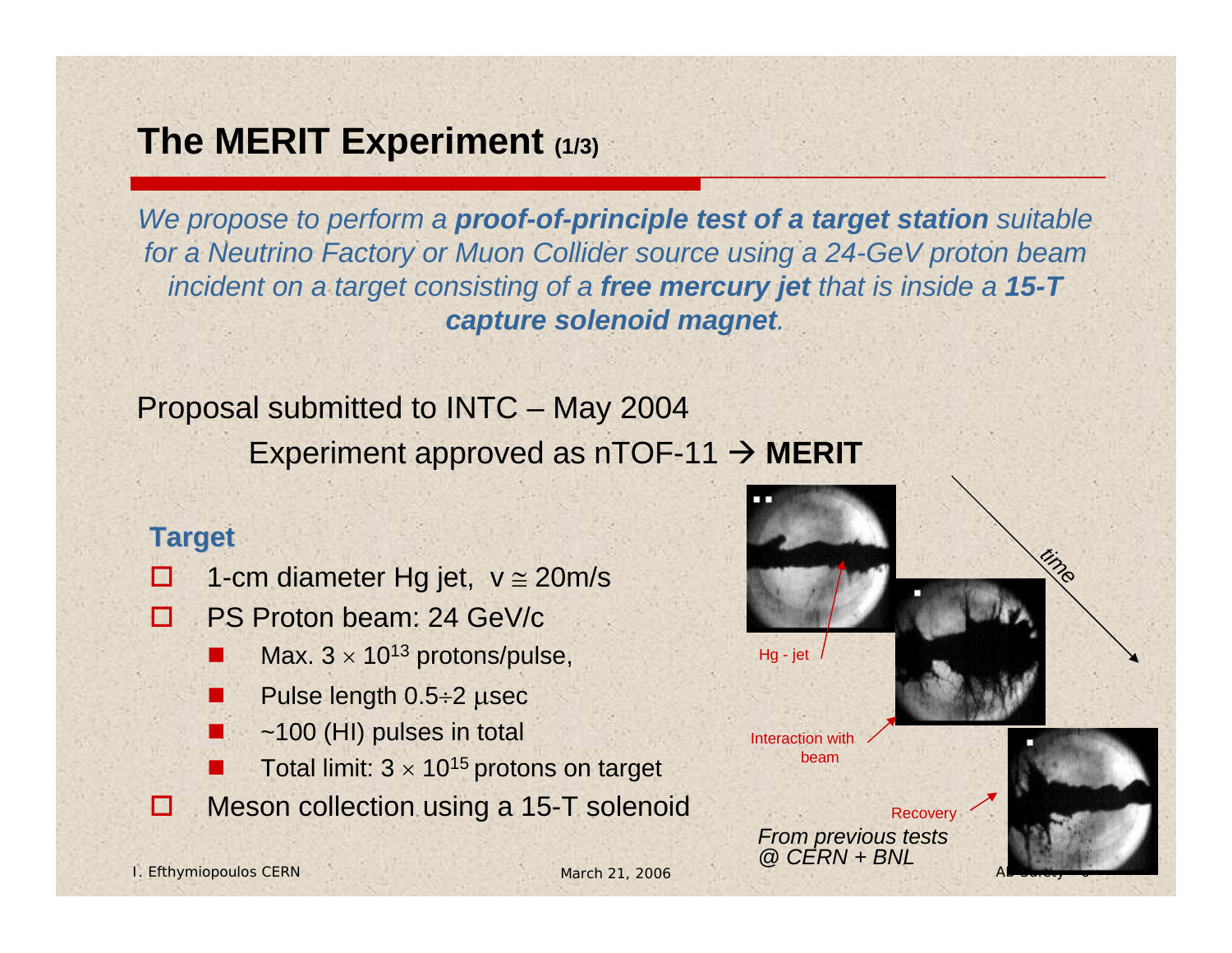## **The MERIT Experiment (2/3)**

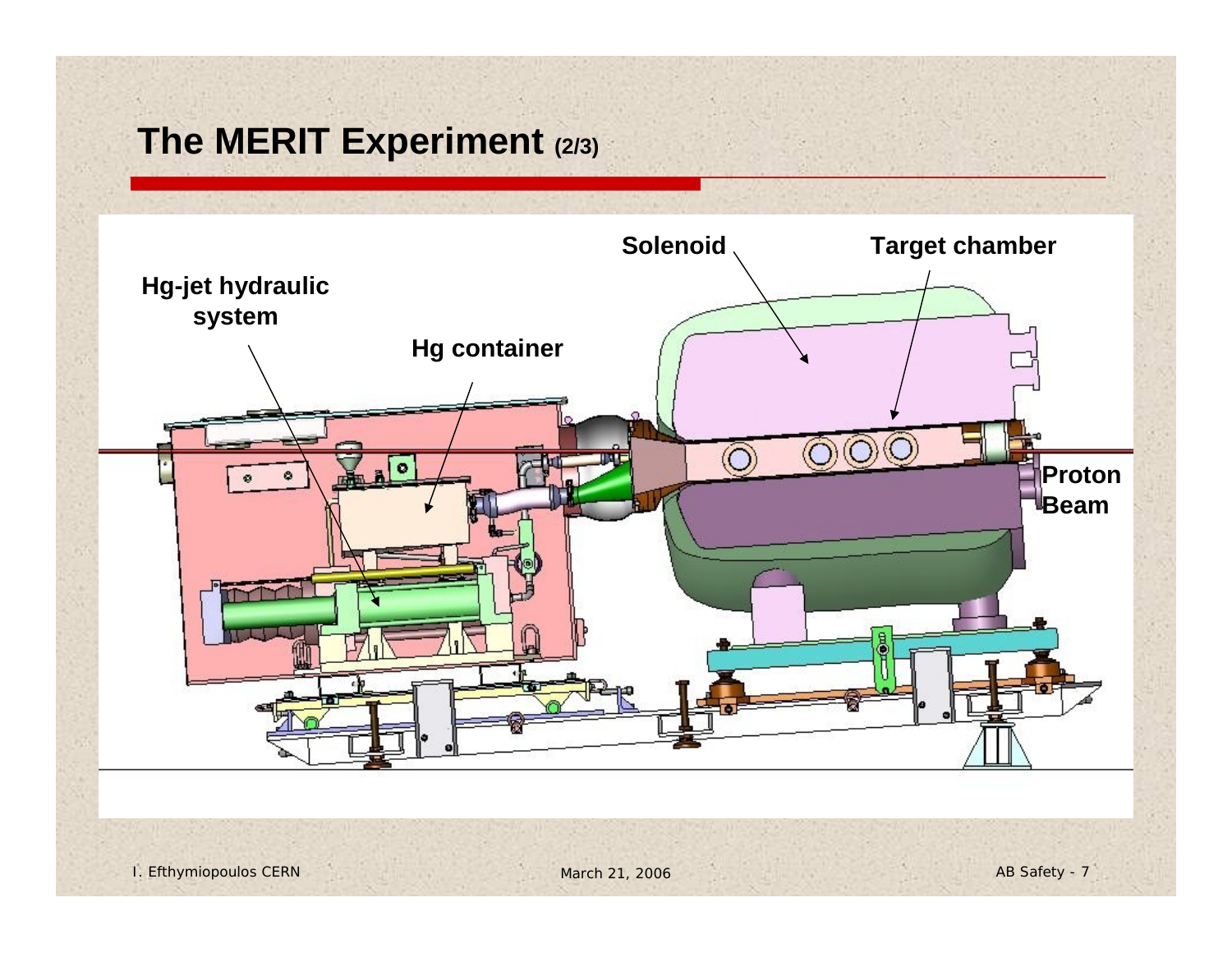## **The MERIT Experiment (3/3)**

- $\Box$ Located in the **TT2A tunnel** upstream of the nTOF target
- $\Box$  **Data taking**: two-weeks at the PS startup in 2007 – second slot later as reserve

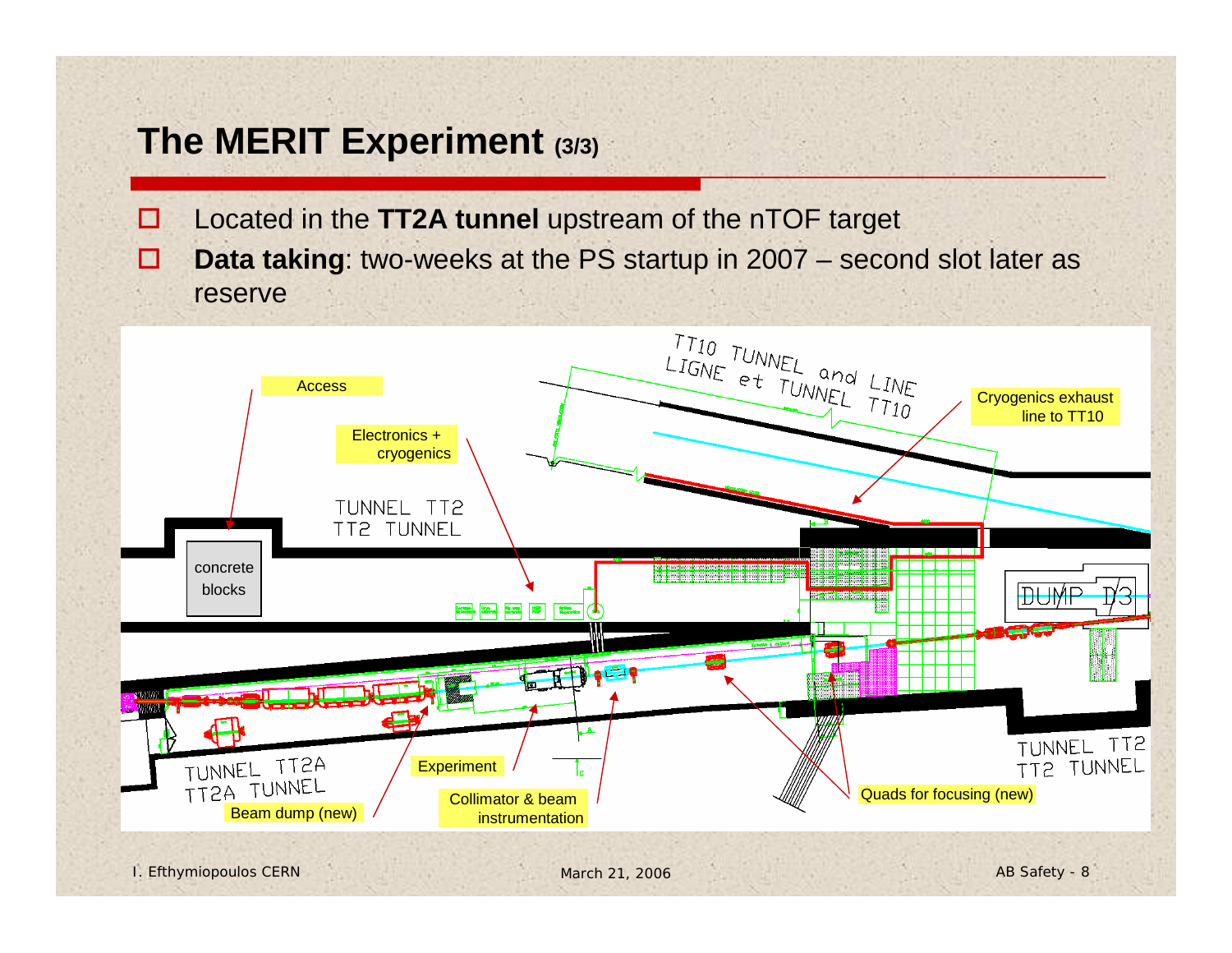

| <b>SAFETY</b>                                                                                                                                                                                                                        |                            |          |  |  |
|--------------------------------------------------------------------------------------------------------------------------------------------------------------------------------------------------------------------------------------|----------------------------|----------|--|--|
| > 3rd Feb. Safety Review - Announcement<br>General safety hearing, March 04, minutes<br>General safety hearing, December 2003, minutes                                                                                               |                            |          |  |  |
| <b>presentation</b> Activation Tunnel (HK)                                                                                                                                                                                           |                            |          |  |  |
| <b>EXAMPLE THE EXAMPLE THE EXAMPLE THE EXAMPLE THE EXAMPLE THE EXAMPLE THE EXAMPLE THE EXAMPLE THE EXAMPLE THE EXAMPLE THE EXAMPLE THE EXAMPLE THE EXAMPLE THE EXAMPLE THE EXAMPLE THE EXAMPLE THE EXAMPLE THE EXAMPLE THE EXAMP</b> |                            |          |  |  |
| SAFETY CONTACT PERSON FOR ALL MATTERS:                                                                                                                                                                                               |                            |          |  |  |
|                                                                                                                                                                                                                                      | Bruno PICHLER tel: 16 0889 |          |  |  |
|                                                                                                                                                                                                                                      | Responsible                | tel.     |  |  |
| DSO of AB                                                                                                                                                                                                                            | <b>Paolo CENNINI</b>       | 16 4625  |  |  |
| FGSO of PH                                                                                                                                                                                                                           | <b>Olav ULLALAND</b>       | 16 33 42 |  |  |
|                                                                                                                                                                                                                                      |                            |          |  |  |
| <b>General Safety</b>                                                                                                                                                                                                                | <b>Bruno PICHLER</b>       | 16 0889  |  |  |
| Radiation                                                                                                                                                                                                                            | <b>Thomas OTTO</b>         | 16 0648  |  |  |
| <b>Gas and Chemicals</b>                                                                                                                                                                                                             | <b>Jonathan GULLEY</b>     | 16 0890  |  |  |
| Electricity                                                                                                                                                                                                                          |                            |          |  |  |
| <b>Emergency stops</b>                                                                                                                                                                                                               |                            |          |  |  |
| <b>Magnetic Field</b>                                                                                                                                                                                                                | <b>Fritz SZONCSO</b>       | 16 4030  |  |  |
| Laser                                                                                                                                                                                                                                |                            |          |  |  |
| <b>Fire</b>                                                                                                                                                                                                                          | <b>Fabio CORSANEGO</b>     |          |  |  |
| Material                                                                                                                                                                                                                             | (material also J.Gulley)   | 16 4548  |  |  |
| Mechanical safety                                                                                                                                                                                                                    | <b>Alberto DESIRELLI</b>   | 16 0638  |  |  |
|                                                                                                                                                                                                                                      | <b>Maurizio BONA</b>       |          |  |  |
| Cryogenics                                                                                                                                                                                                                           | <b>Gunnar LINDELL</b>      | 16 0784  |  |  |

ĸ